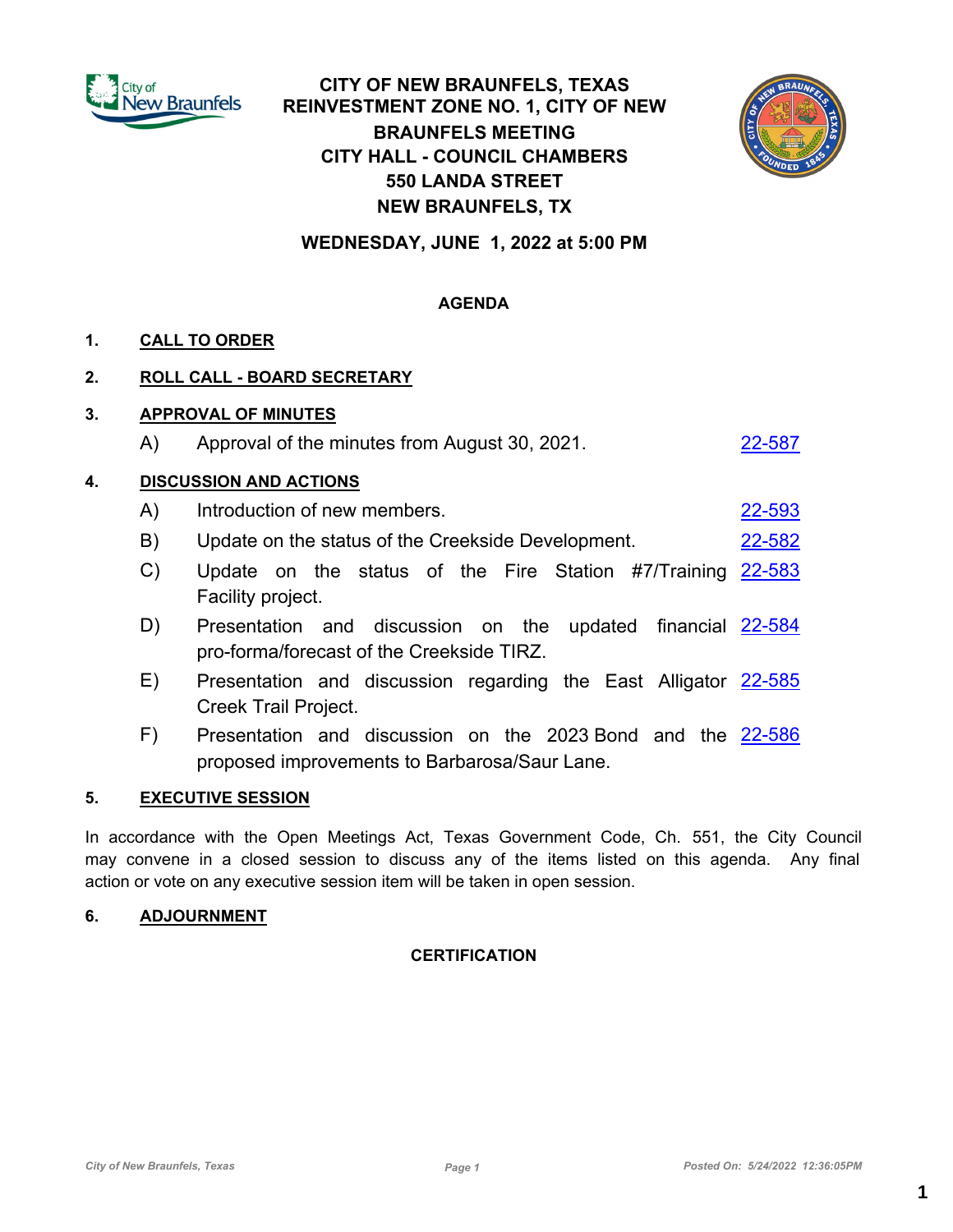I hereby certify the above Notice of Meeting was posted on the bulletin board at the New Braunfels City Hall.

Board Liaison

 $\mathcal{L}_\text{max}$  and  $\mathcal{L}_\text{max}$  and  $\mathcal{L}_\text{max}$  and  $\mathcal{L}_\text{max}$ 

NOTE: Persons with disabilities who plan to attend this meeting and who may need auxiliary aids or services such as interpreters for persons who are deaf or hearing impaired, readers, or large print, are requested to contact the City Secretary's Office at 221-4010 at least two (2) work days prior to the meeting so that appropriate arrangements can be made.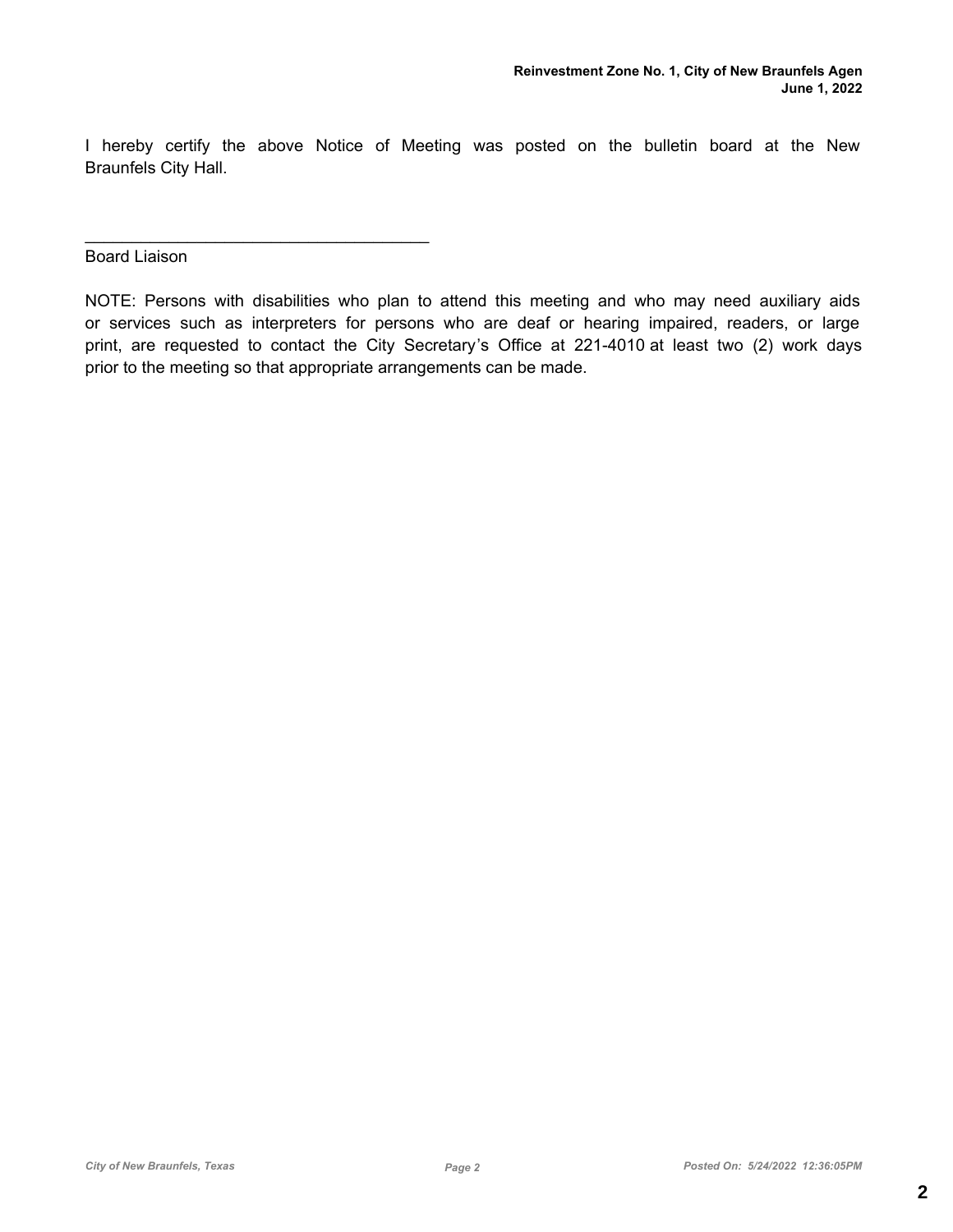

Agenda Item No. A)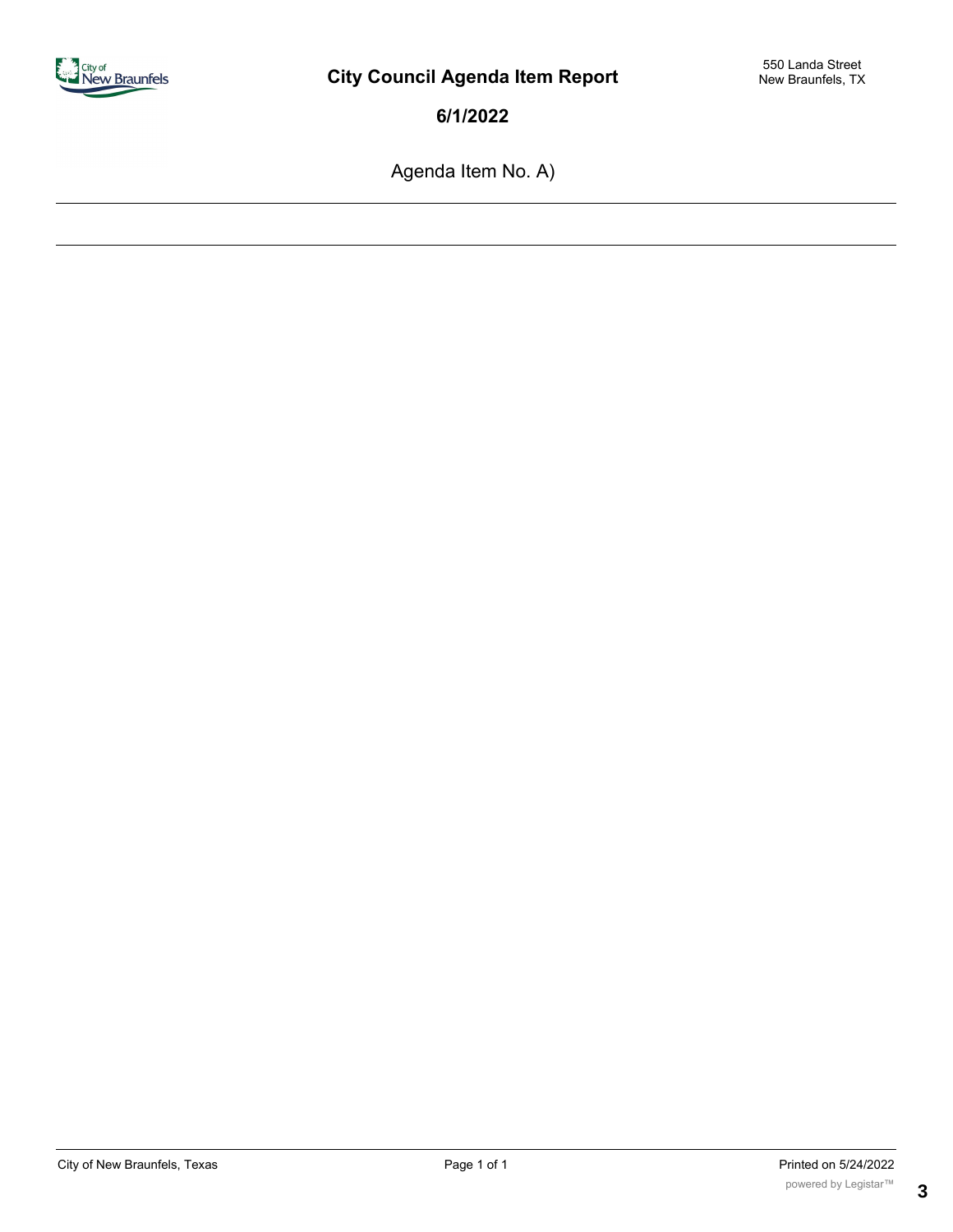# **MINUTES REINVESTMENT ZONE NO. ONE/NEW BRAUNFELS DEVELOPMENT AUTHORITY BOARD OF DIRECTORS MEETING August 30, 2021**

The Board of Directors of Reinvestment Zone No. One, City of New Braunfels, Texas, met in a called meeting on August 30, 2021, at 5:00 p.m. via ZOOM.

**Board members present were:** Tobin Hoffmann, Marc Hamilton, Kevin Webb, John Malik Jacob Yaklin and Kathy Hanlon

**City staff present were:** CFO Jared Werner and City Attorney Valeria Acevedo The meeting was called to order by Chair Hoffmann at 5:00 p.m.

# **Discuss and consider approval of the minutes from the meetings held on May 13, 2021 and June 1st, 2021**

Motion to approve filed by John Malik, seconded by Kathy Hanlon, which passed unanimously.

# **Update on the status of the Creekside Development**

Jared Werner introduced Austin Alvis, who provided an update on the Creekside development. Mr. Alvis provided various updates on overall traffic to the development, status of completed infrastructure improvements/additions, newly executed leases/end users and planned multi-family developments. No action was taken.

# **Discuss and consider the appointment of a vice-chair position for the TIRZ Board/Reinvestment Zone no. 1**

Chair Hoffmann presented the need to appoint a vice-chair for the TIRZ Board/Reinvestment Zone no. 1. Marc Hamilton motioned to nominate John Malik as Vice-Chair, Kathy Hanlon seconded, which passed unanimously.

# **Discuss and consider approval of the FY 2022 Proposed Budget for the Reinvestment Zone No. 1/New Braunfels Development Authority**

Jared Werner presented the item which included a brief history or property values within the TIRZ, projected revenues, expenditures and reserves for FY 2022. Mr. Werner indicated that the FY 2022 revenues included the reduction in sales tax contribution rate. Mr. Werner indicated that funding would be allocated in the capital expenditures to help support any gap in construction funding associated with Fire Station #7 and the training facility.

John Malik motioned to approve the budget as proposed, seconded by Kevin Webb, which passed unanimously.

**ADJOURNMENT**: This meeting adjourned at 5:50 PM.

Date Approved: June 1<sup>st</sup>, 2022

By: Tobin Hoffmann, Chair

ATTEST: **Gayle Wilkonson, City Secretary 4**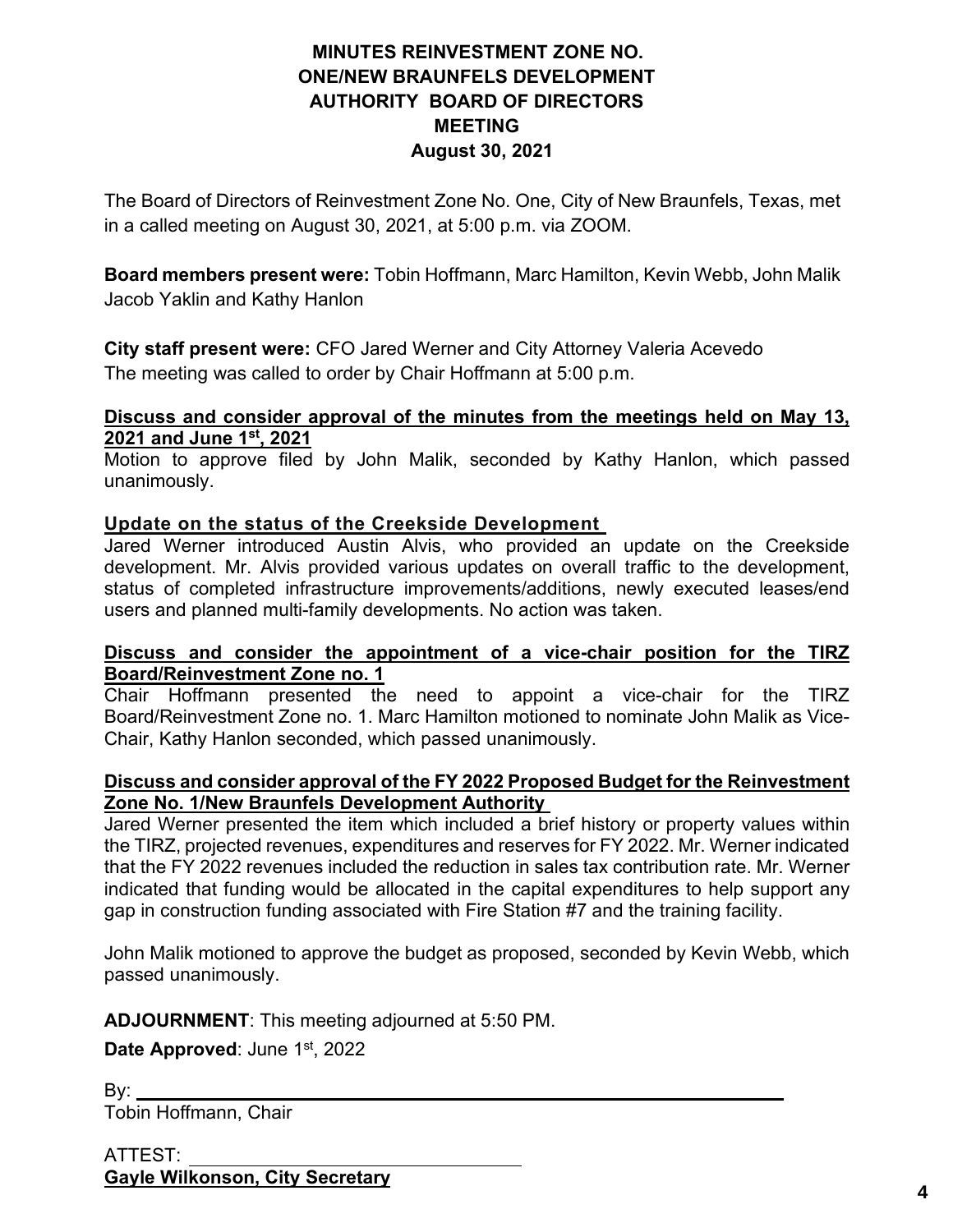

Agenda Item No. A)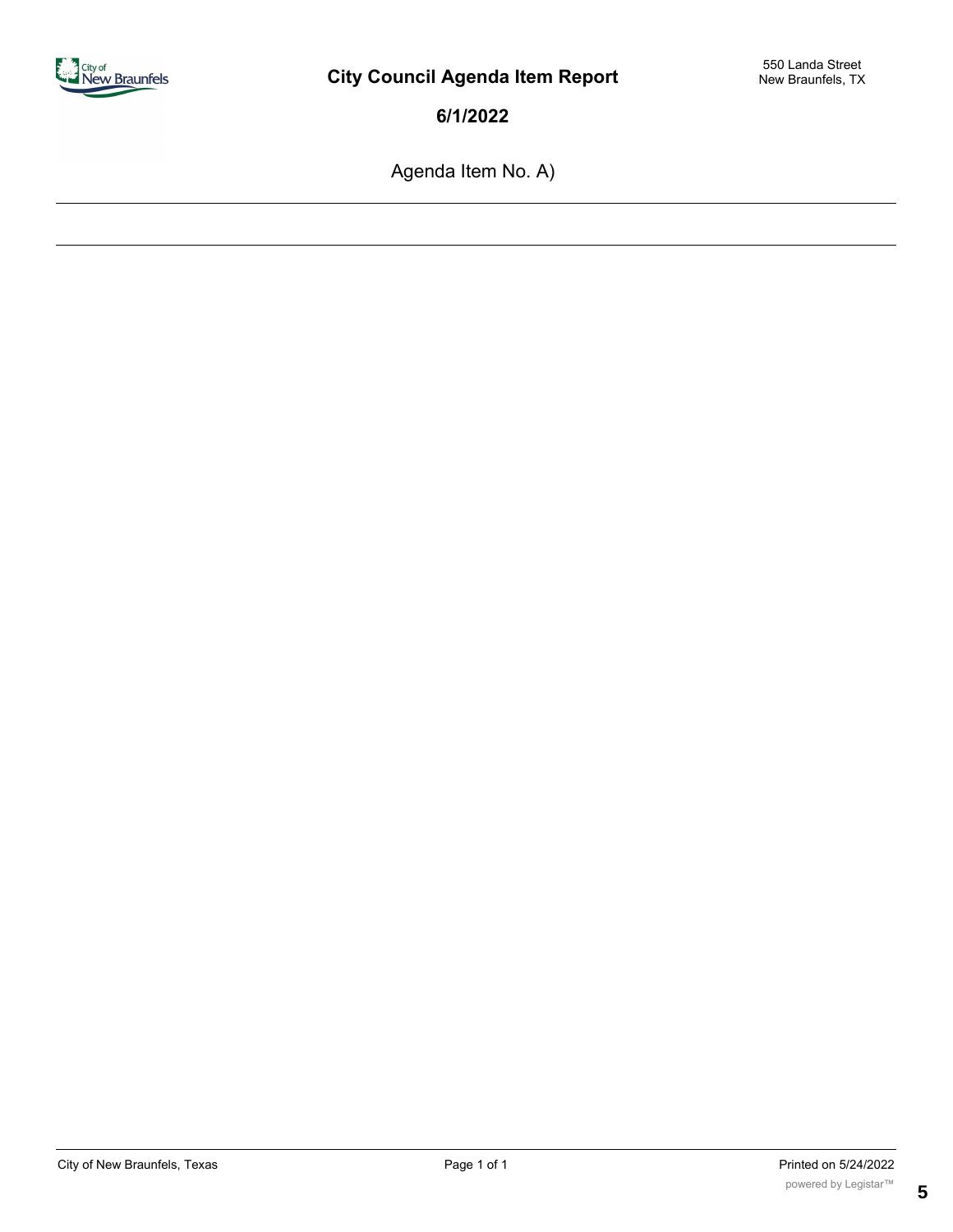

Agenda Item No. B)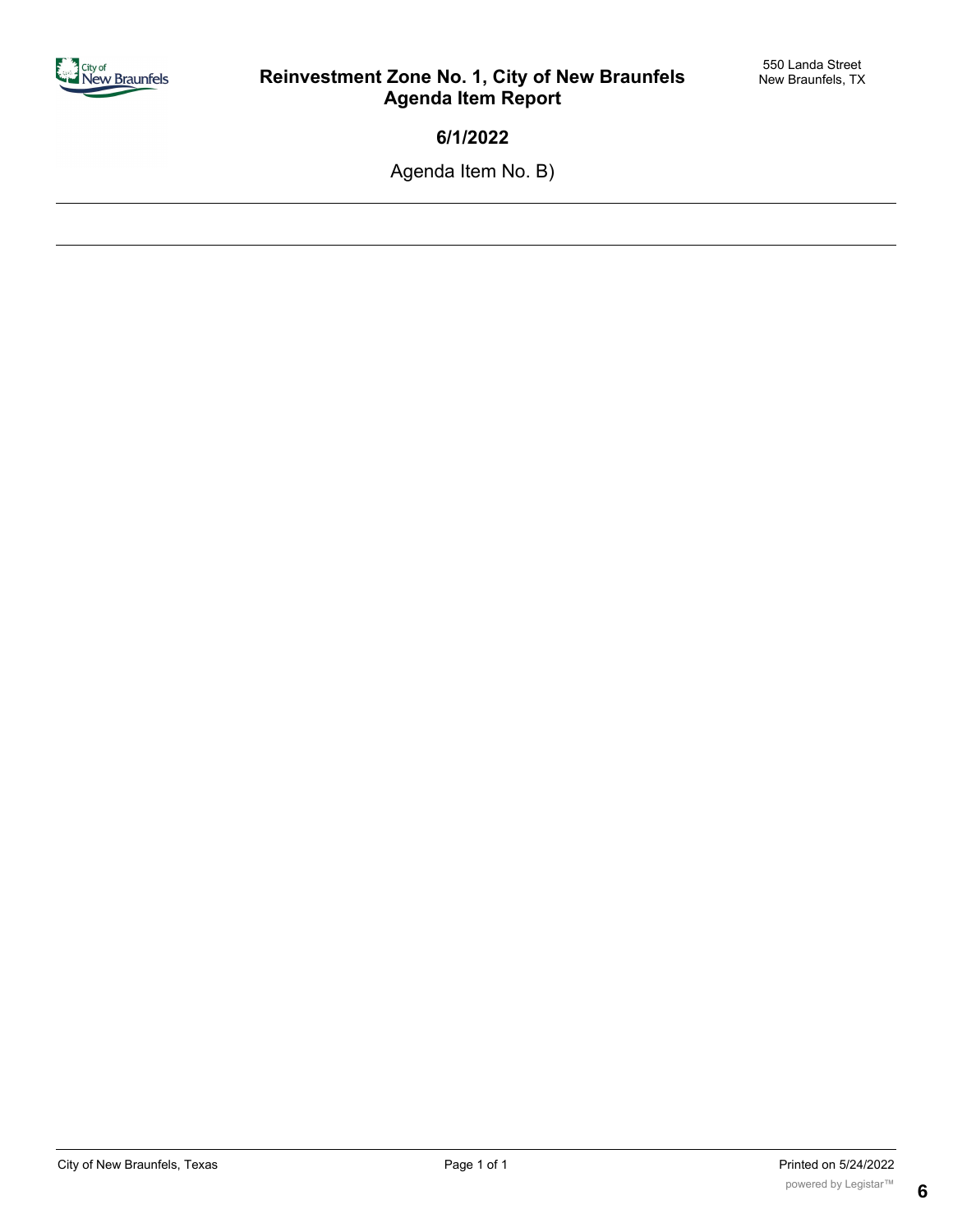

Agenda Item No. C)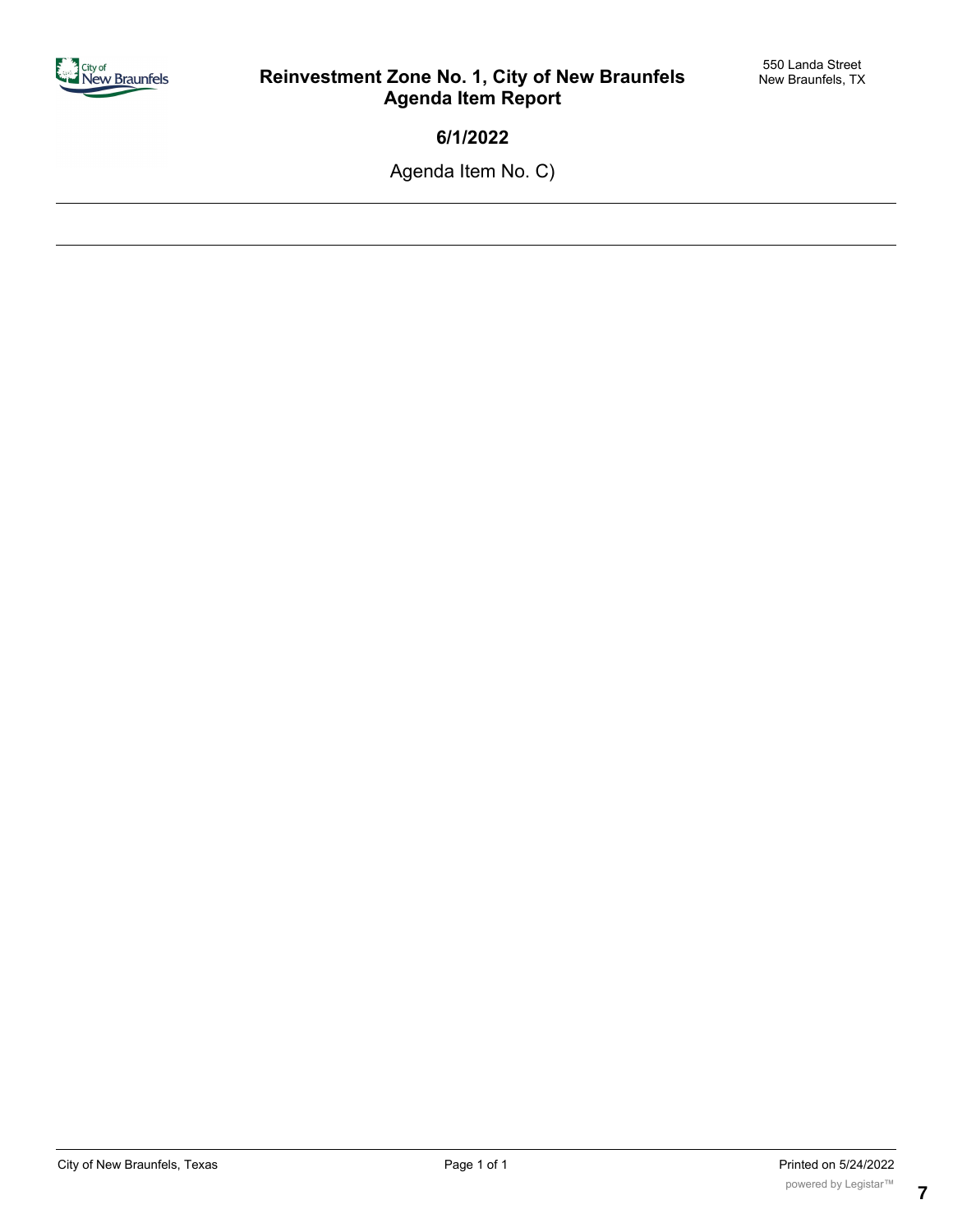

Agenda Item No. D)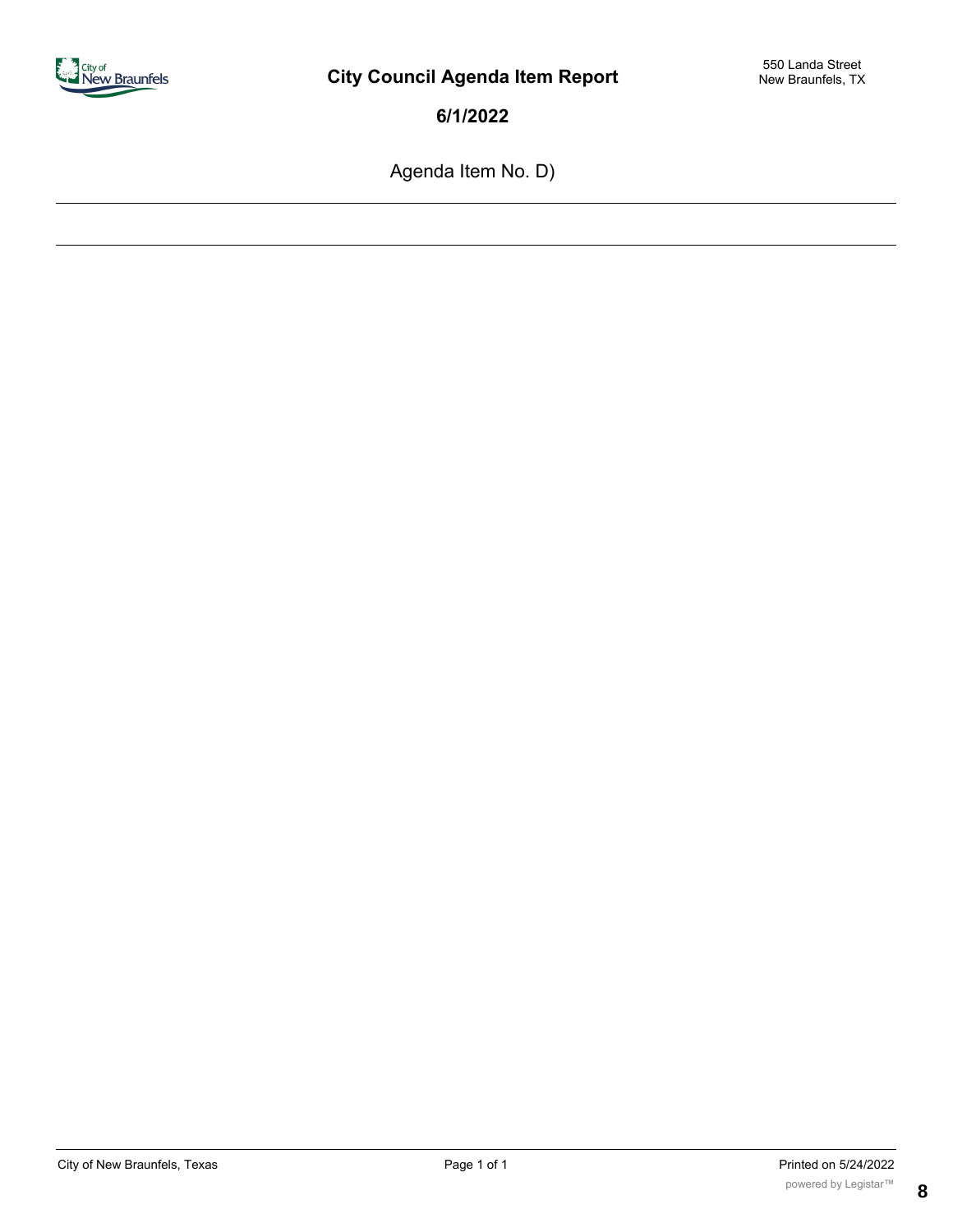

Agenda Item No. E)